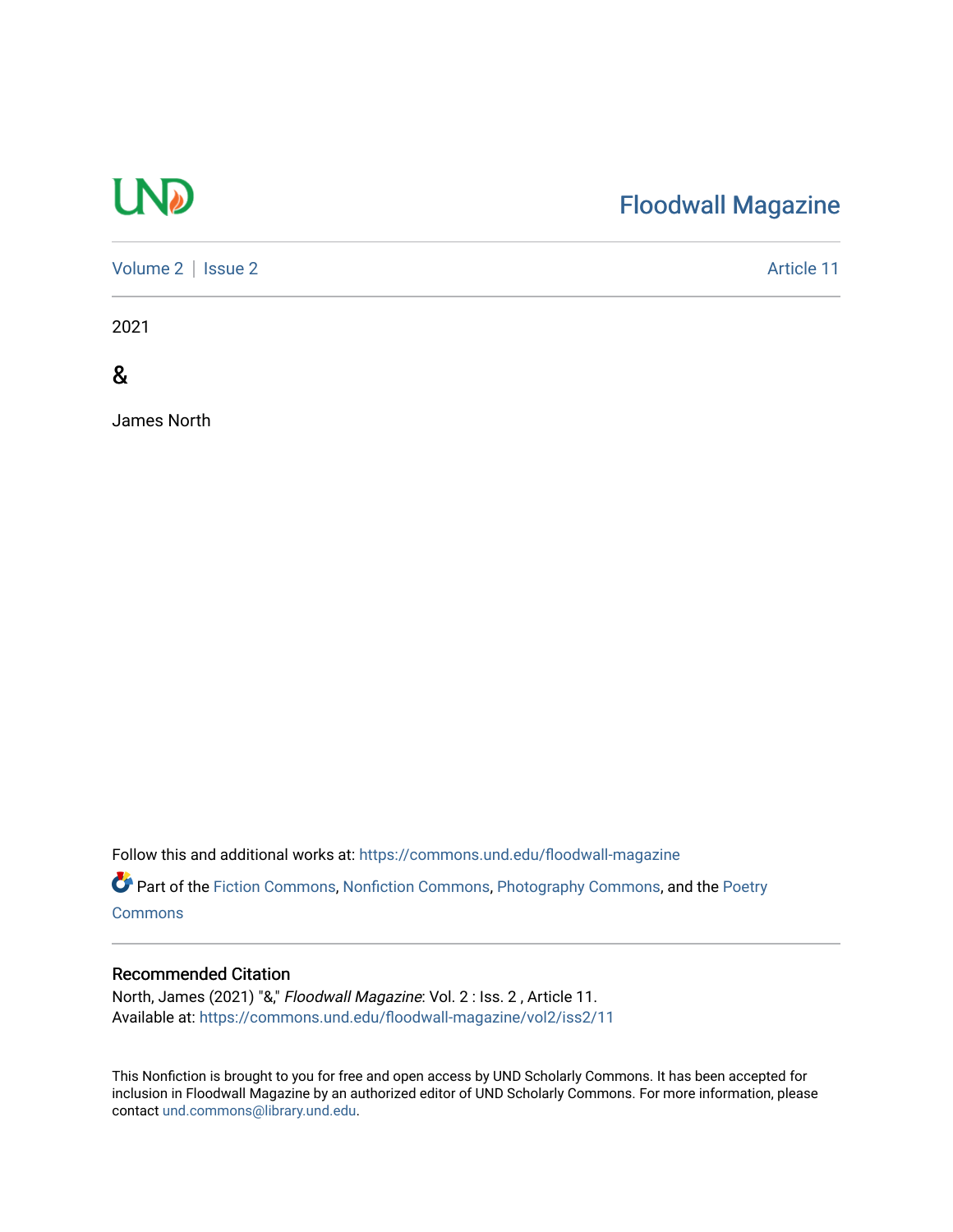### &

ampersand

*noun* [\[ C \]](https://dictionary.cambridge.org/us/help/codes.html) **US** /ˈæm.pɚ.sænd/ **UK** /ˈæm.pə.sænd/

**the [sign](https://dictionary.cambridge.org/us/dictionary/english/sign) &, used for "and"**

## ?! &

& is affirmation and & is yeasaying and & is connectivity

& is cubism and & is neoism and & is purism and & is toyism and & is fauvism and & is orphism and & is realism and & is futurism and & is rayonism and & is stuckism and & is tonalism and & is brutalism and & is aestheticism and & is lettrism and & is mannerism and & is modernism and & is symbolism and & is verdadism and & expressionism and & is maximalism and & is minimalism and & is sumatraism and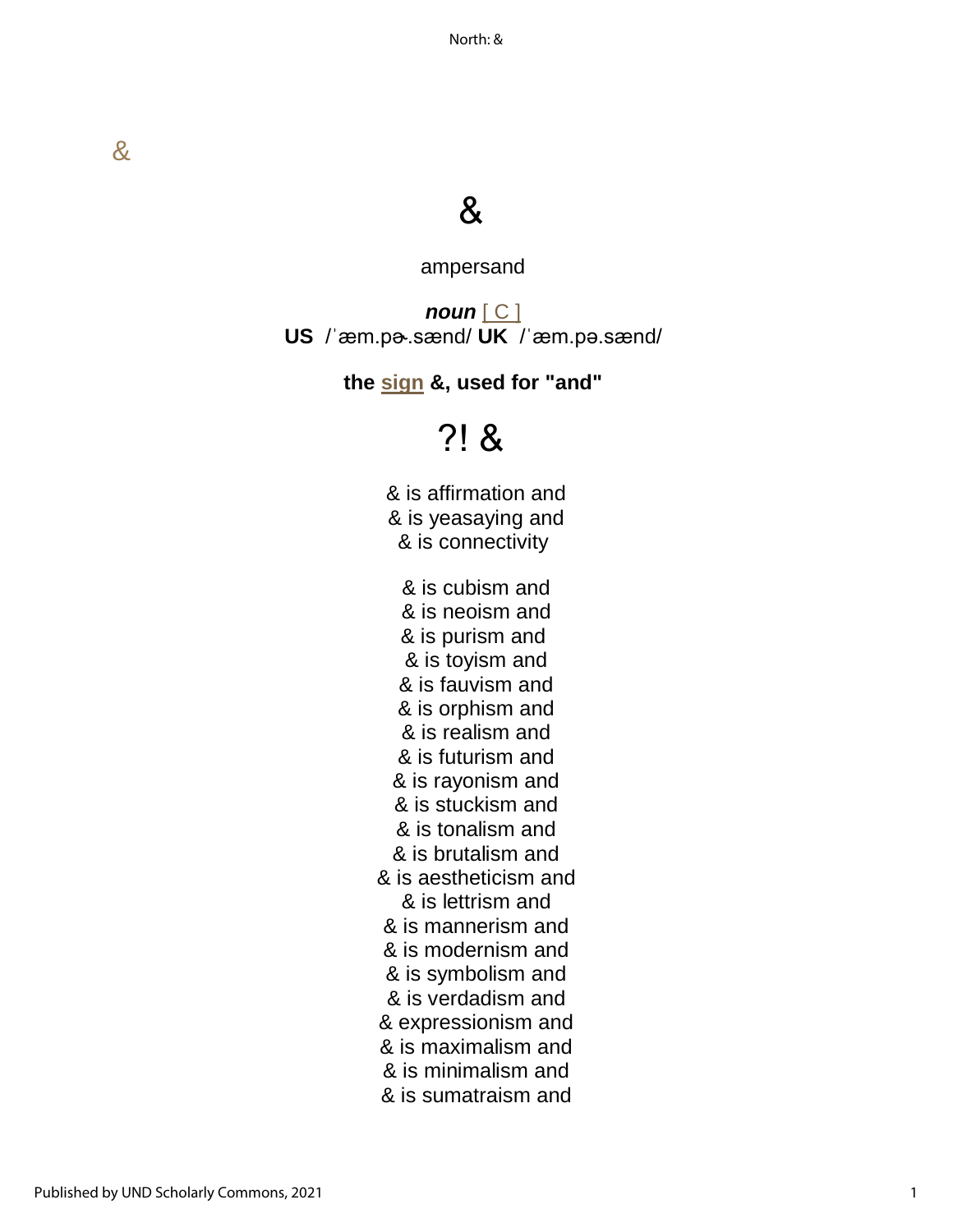& is surrealism and & is synthetism and & is vorticism and & is excessivism and & is neo-fauvism and & is panfuturism and & is pointillism and & is primitivism and & is regionalism and & is remodernism and & is romanticism and & is suprematism and & is synchromism and & is hyperrealism and & is photorealism and & is precisionism and & is unilalianism and & is neoplasticism and & is expressionism and & is impressionism and & is magic realism and & is massurrealism and & is neoclassicism and & classical realism and & is neo-primitivism and & is neo-romanticism and & is post minimalism and & is deconstructivism and & is pre-raphaelitism and & is fantastic realism and & is neo-expressionism and & is socialist realism and & is post-impressionism and & is viennese actionism and & is kinetic pointillism and & is abstract expressionism and & is modular constructivism and & is dadaism and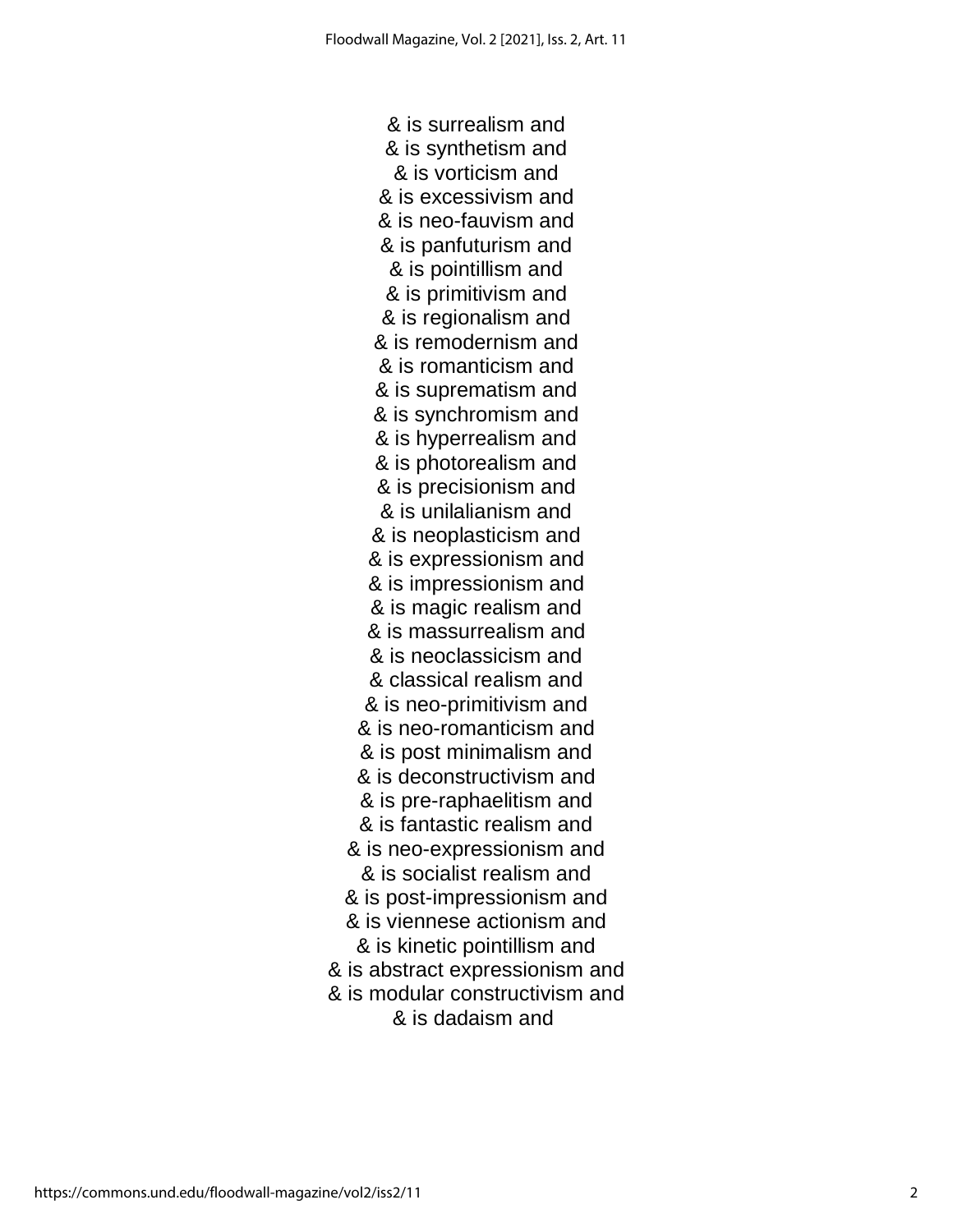#### & is any unmentioned isms and & is ten-score-thousand unborne-isms and & is art

# **II**

#### **Speakers**

Mr. North Dear Reader

"But Mr. North, this is all well and good, if a little pretentious, and surely somewhat silly, but what does it all mean? How do I &?"

Excellent question dear, sweet reader. Allow me to drop an elucidation upon thee. If you wish to begin your burgeoning, and sure to be long lived career as an &, one must remember the magic words *Yes, and?*

"I don't follow, stop being obtuse"

These two words are the only elaboration that is needed to understand & Unlike conventional, traditional, ism-ified, *boring* art movements & is both positive and infinite

"What? Also, doesn't that phrase carry a sarcastic connotation?"

There are no limits to & Or better yet, & is simultaneously limited and limitless Each individual contributive element of an & work exists within the limits of a movement Through their connectivity and incorporation into & they transcend those limits Let's break down each part of the magic words *Yes, and?* Yes is an affirmation Yes is supportive And is open ended And says "What else is there?" And says "What else do you have for me?" As for the sarcastic connotation, & is a new artistic movement;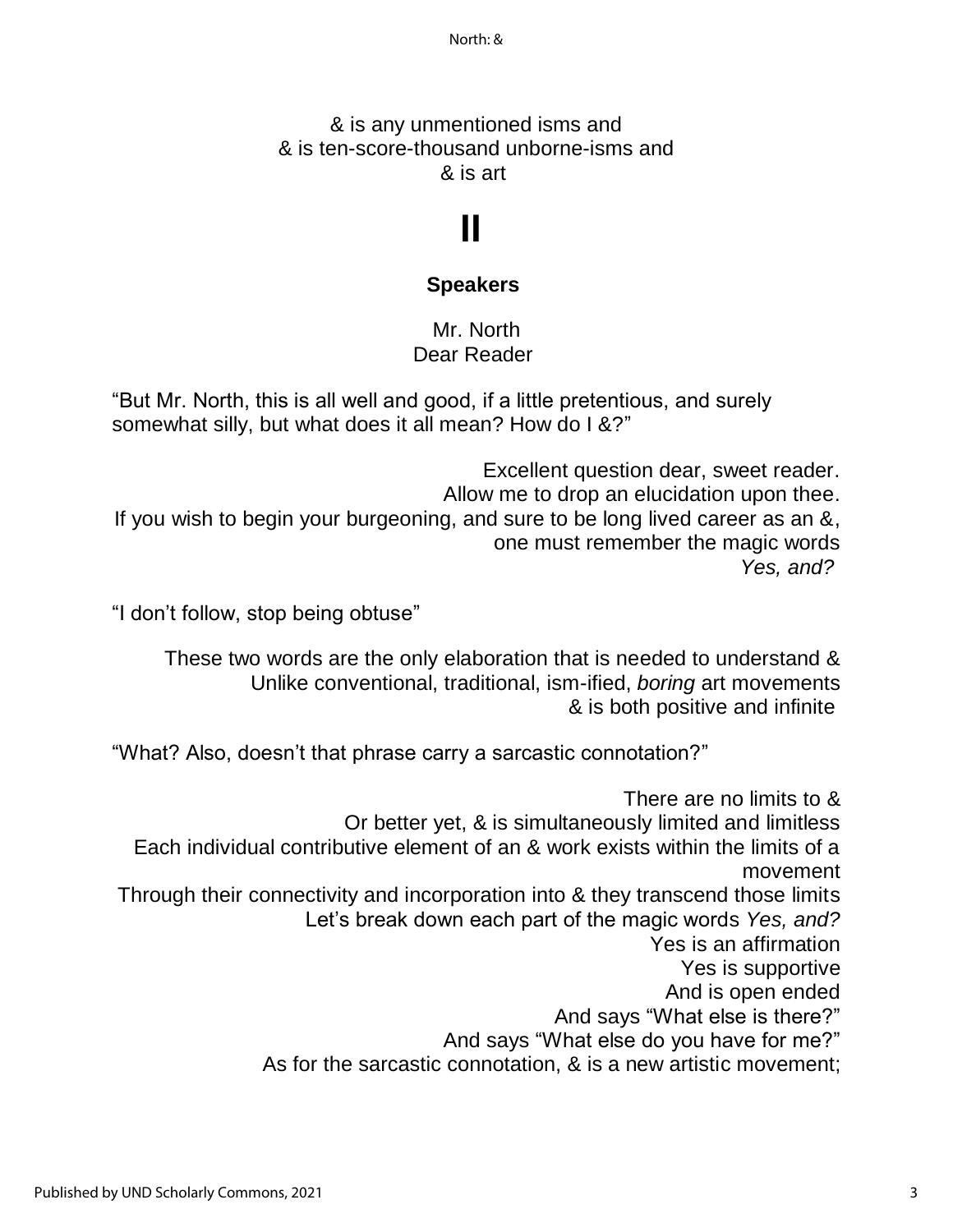In exercising our creative license, we opt to change that connotation. Sarcasm to sincerity.

"I think I am beginning to understand"

*Yes, and?*

*"*Ouch"

I kid

& stands in relation to all art movements, past, present, and future & is about adding-on, and positive contribution

"So what isn't &?"

An & may never remove, only add

"Explain"

For an &, to remove is to regress.

Therefore, when exercising one's right to &,

The removal from a work of any of its constituents is verboten.

"I get it! This sounds like fun!" "Although, it would be nice to have an example of an & work"

Yes, that would be nice, and in anticipation of that request, I have prepared for thine

eyes a historic example of proto-&

"Why merely proto-&?"

As expected, another excellent question!

Because while working within the confines of our linear perception of spacetime

There cannot be an example of & prior to the conceptualization of & That being said, let us examine aforementioned example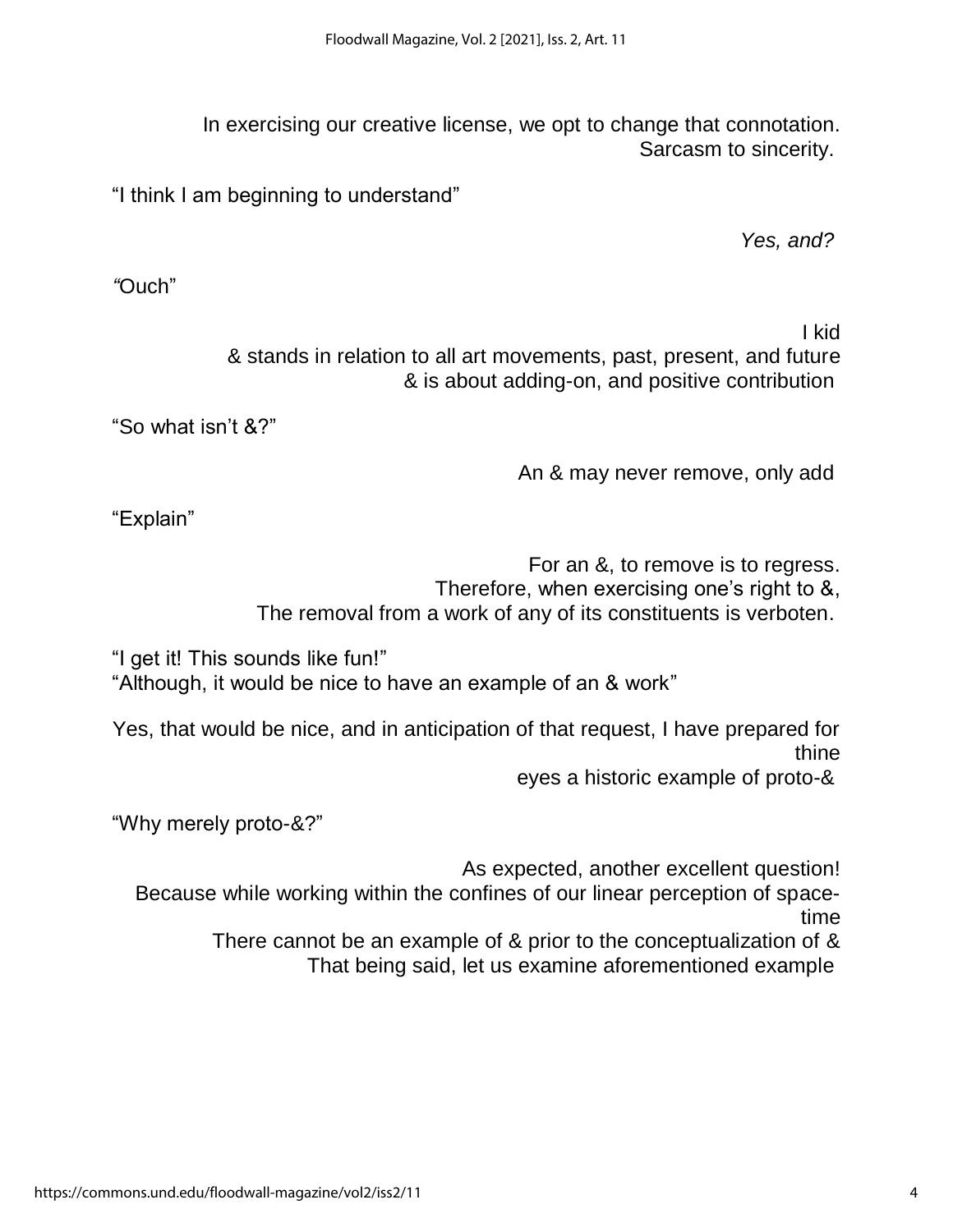

LHOOQ stands as an early example of some of the themes of & (pronounced aloud as ampersand). The main thing to take note of here is the contributory,